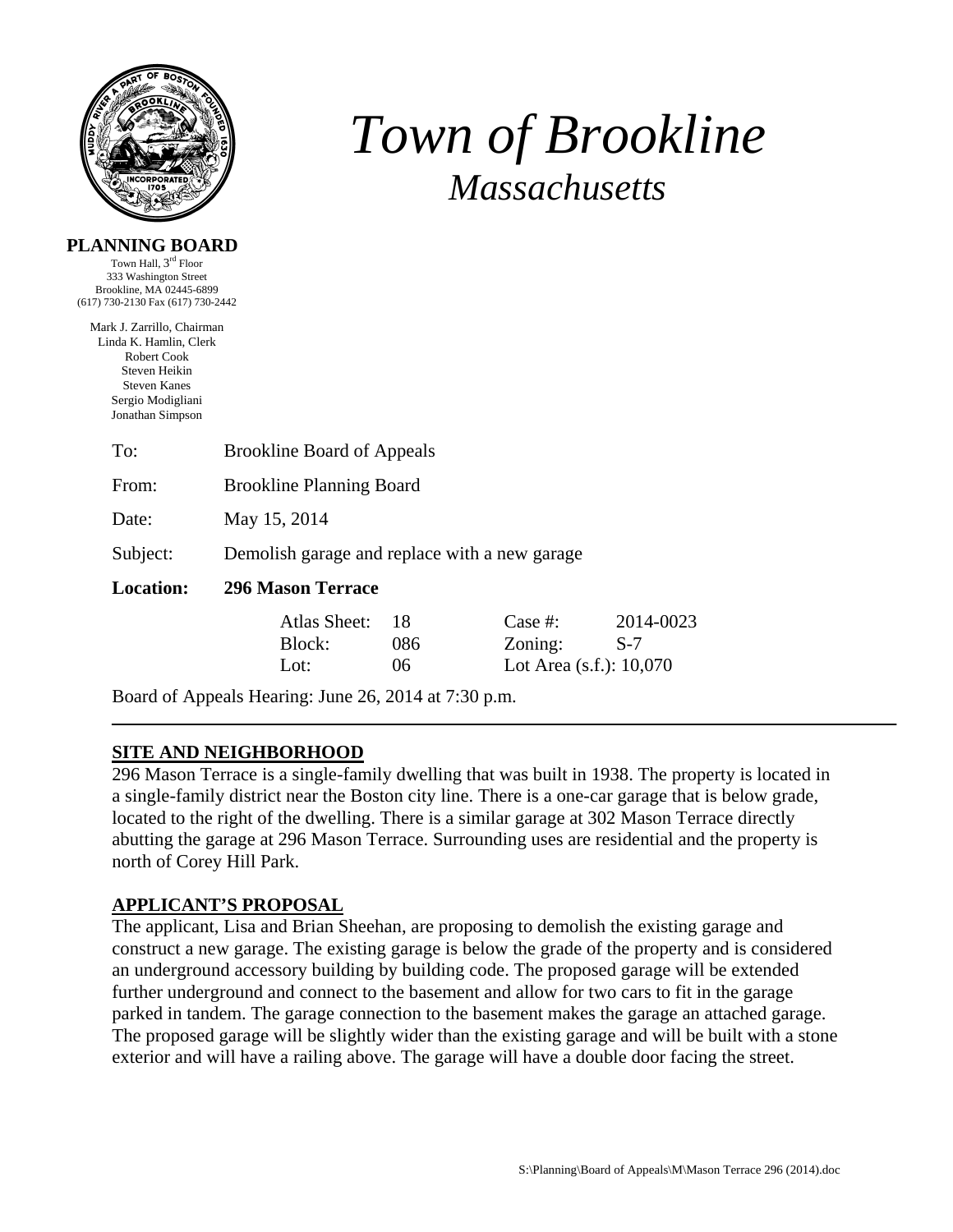# **FINDINGS Section 5.44.2-4 –** Accessory Underground Structures **Section 5.01 – Table of Dimensional Requirement, Footnote 1**

| <b>Dimensional Requirements</b> | Required     | <b>Existing</b> | <b>Proposed</b> | <b>Relief</b>   |
|---------------------------------|--------------|-----------------|-----------------|-----------------|
| <b>Front Yard</b>               | 20'          |                 |                 | Special Permit* |
| Side Yard                       | $20^{\circ}$ |                 |                 | Special Permit* |

\* Under *Section 5.43*, the Board of Appeals may modify the setback requirements for an underground garage if a counterbalancing amenity is provided.

#### **Section 8.02.2** – Alteration or Extension

A special permit is required to alter this non-conforming structure.

## **PLANNING BOARD COMMENTS**

The Planning Board is supportive of this proposal to demolish and reconstruct an underground garage. The Board feels that the replacement garage is attractively designed and will improve the existing streetscape. The proposal will not increase any of the setbacks and is not expected to detract from the neighborhood. The Planning Board recommends that the applicant install additional landscaping as a counterbalancing amenity.

## **Therefore, the Planning Board recommends approval of the plans by Tiryaki Architectural Design, dated 8/15/13, and the site plan by Howard/Stein-Hudson Associates, Inc., dated 7/31/13, subject to the following conditions:**

- 1. Prior to the issuance of a building permit, a final site plan, final floor plan, and front elevation shall be submitted subject to the review and approval of the Assistant Director of Regulatory Planning.
- 2. Prior to the issuance of a building permit, the applicant shall submit to the Building Commissioner for review and approval for conformance to the Board of Appeals decision: 1) a final site plan stamped and signed by a registered engineer or land surveyor; 2) final garage building elevations stamped and signed by a registered architect; and 3) evidence that the Board of Appeals decision has been recorded at the Registry of Deeds.